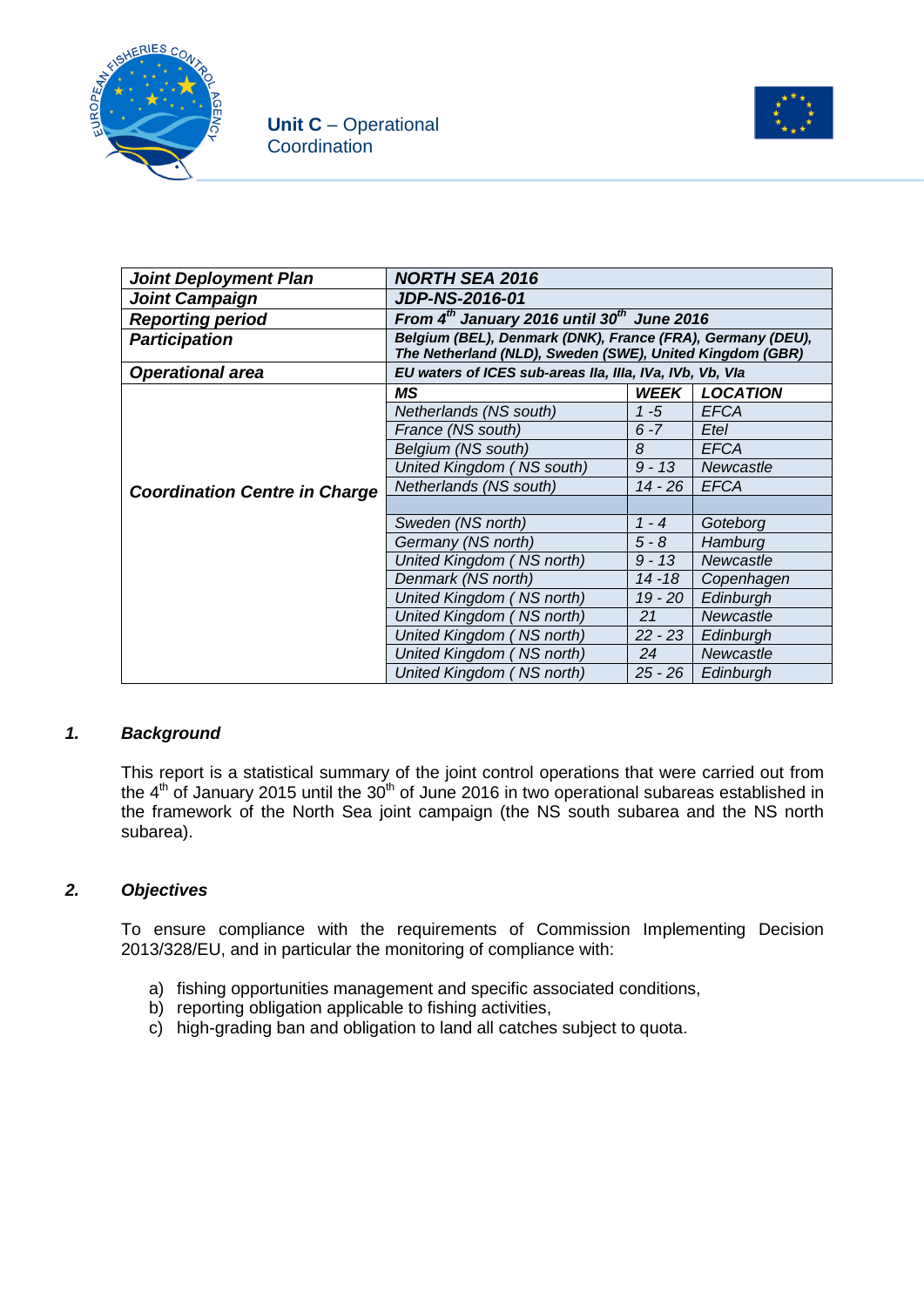### *3. Summary of activity*

#### a) Inspections ashore

During this joint campaign reporting period 10.066 tonnes of cod, plaice and sole were inspected at landing. In total, there were 3722 inspections carried out ashore with a total of 88 suspected infringements reported.

| species      | quantity    |
|--------------|-------------|
| cod (COD)    | 7929 tonnes |
| plaice (PLE) | 1918 tonnes |
| sole (SOL)   | 219 tonnes  |

*Table 1: quantities of fish inspected ashore per species*

#### b) Inspections at sea

During this joint campaign reporting period 866 tonnes of cod, plaice and sole were monitored at sea. In total, there were 552 inspections carried out at sea with 55 suspected infringements reported on 50 fishing vessels.

*Table 2: quantities of fish inspected at sea per species*

| <b>species</b> | quantity   |
|----------------|------------|
| cod (COD)      | 144 tonnes |
| plaice (PLE)   | 532 tonnes |
| sole (SOL)     | 190 tonnes |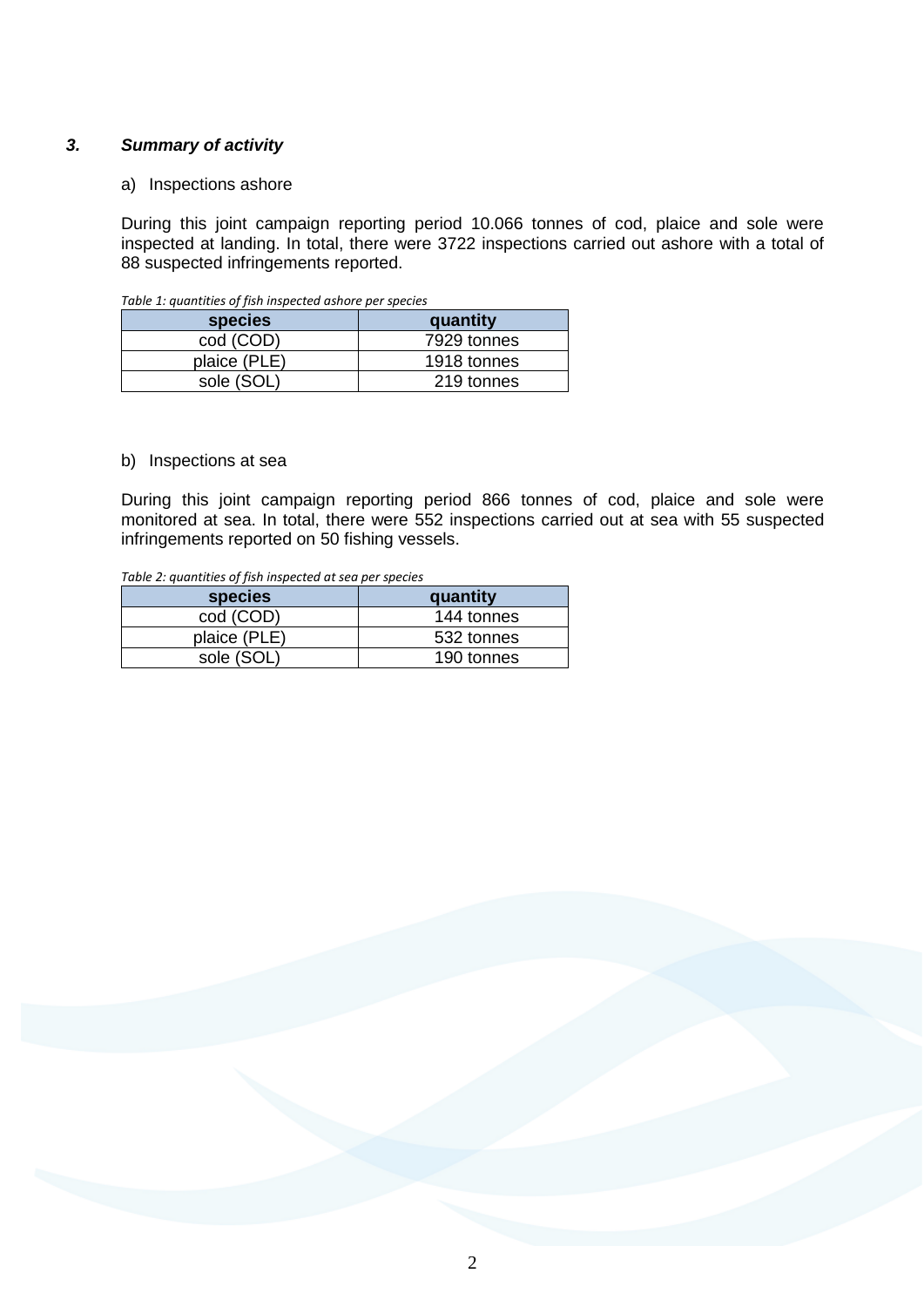## *ANNEX*

<u>.</u>

### *JDP-NS-2016-01 ACTIVITY RECORDS FOR THE PERIOD JANUARY - JUNE 2016*

## *A. DEPLOYED CONTROL MEANS*

|               |      | <b>FPV</b>                                            | Aircraft      | <b>Exchanges of Inspectors</b> |                           |                             |                           |
|---------------|------|-------------------------------------------------------|---------------|--------------------------------|---------------------------|-----------------------------|---------------------------|
|               |      | Days at sea                                           |               |                                | Joint Teams at sea        | Mixed Teams ashore          |                           |
|               | Core | <b>Associated</b><br>(days with events <sup>1</sup> ) | No of Flights | Man-days<br><b>Deployed</b>    | Man-days<br><b>Hosted</b> | Man-days<br><b>Deployed</b> | Man-days<br><b>Hosted</b> |
| <b>TOTALS</b> | 263  | 377                                                   | 188           | 38                             | 38                        | 17                          | 17                        |

## B. *JOINT CONTROL ACTIVITIES CARRIED OUT*

|                        |                                       | <b>TOTALS</b> |
|------------------------|---------------------------------------|---------------|
|                        | Sightings reported by aircraft        | 1569          |
| <b>SURVEILLANCE</b>    | Sightings reported by FPV             | 1680          |
| <b>SEA ACTIVITIES</b>  | Number of inspections<br>by FPV       | 552           |
|                        | Number of targeted inspections by FPV | 31            |
| <b>LAND ACTIVITIES</b> | Number of inspections<br>in MS        | 3722          |
|                        | Number of targeted inspections in MS  | 180           |
| <b>TRANSPORT</b>       | Number of inspections<br>in MS        | ۰             |

 $^{\rm 1}$  for associated FPV the day at sea information is provided on a basis of the total of days at sea for which at least one event *(sighting, inspection) was reported by an associated patrol vessels*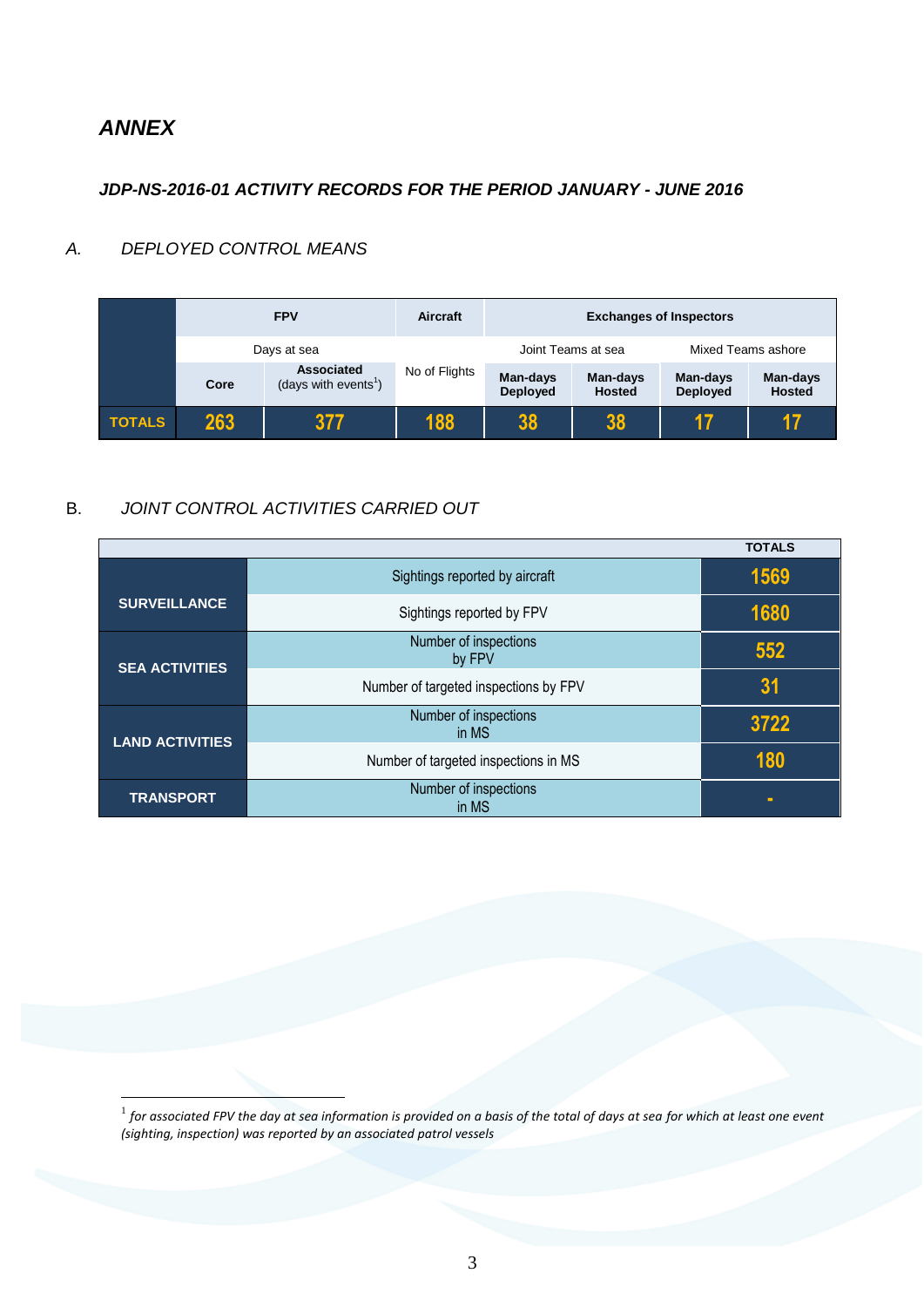# *C. RESULTS OF CONTROL ACTIVITIES*

|                  |                                                         | <b>Totals</b>           |
|------------------|---------------------------------------------------------|-------------------------|
| <b>SEA</b>       | Number of F/V inspected<br>by FS                        | 552                     |
|                  | Number of F/V<br>with detected infringement             | 50                      |
|                  | % of inspected F/V with detected infringement           | 9%                      |
|                  | <b>Total number of</b><br>infringements detected        | 55                      |
|                  | Total number of targeted<br>inspections                 | 31                      |
|                  | Total number of targeted inspections with infringements | $\overline{\mathbf{3}}$ |
|                  | Number of F/V<br>inspected by FS                        | 3722                    |
|                  | Number of F/V<br>with detected infringement             | 84                      |
| <b>LAND</b>      | % of inspected F/V with detected infringement           | 2%                      |
|                  | <b>Total number of</b><br>infringements detected        | 88                      |
|                  | Total number of targeted<br>inspections                 | 180                     |
|                  | Total number of targeted inspections with infringements | $\overline{2}$          |
|                  | Number of Transport<br>Inspections                      | $\bf{0}$                |
| <b>TRANSPORT</b> | Number of trucks with<br>detected infringement          | $\bf{0}$                |
|                  | % of inspected trucks with detected infringement        | 0%                      |
|                  | <b>Total number of</b><br>infringements detected        | 0                       |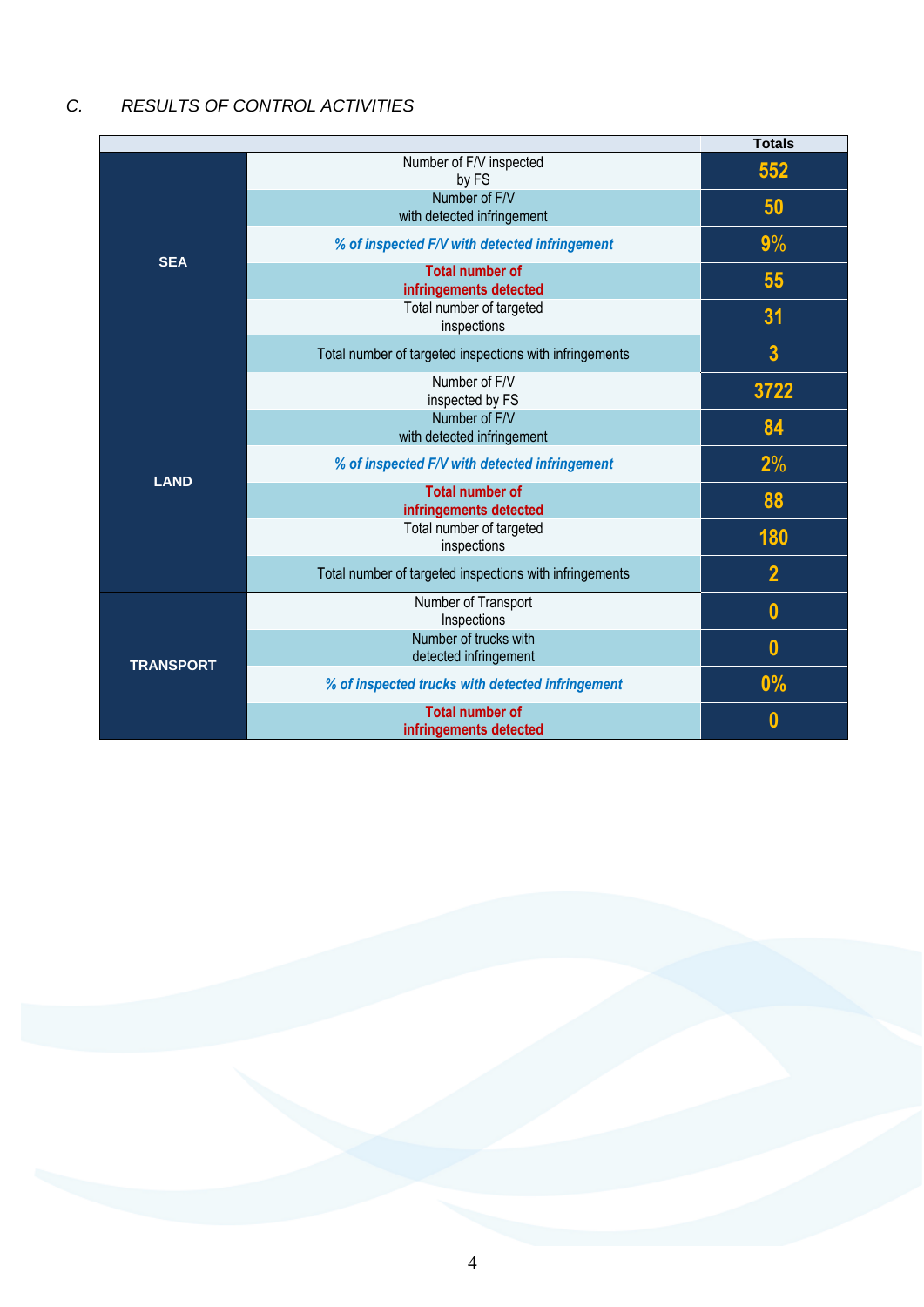## *D. TYPE OF INFRINGEMENTS DETECTED DURING THE JOINT CONTROL OPERATIONS*

| 01  | Not fulfilling of obligations to record and report catch or catch related data, including data to be<br>transmitted by satellite vessel monitoring system                                                                                                                                                    | 73           |
|-----|--------------------------------------------------------------------------------------------------------------------------------------------------------------------------------------------------------------------------------------------------------------------------------------------------------------|--------------|
| 011 | Failure to respect Effort Control Regime                                                                                                                                                                                                                                                                     | 1            |
| 012 | Failure to comply with rules regarding trans-shipment or operations involving 2 or more vessels                                                                                                                                                                                                              | $\mathbf{0}$ |
| 013 | Falsifying logbook, landing declarations, sales notes, transfer declaration, transport docs or failure to keep<br>or submit these documents, as required                                                                                                                                                     | 53           |
| 014 | Tampering with VMS or non-functioning VMS                                                                                                                                                                                                                                                                    | $\pmb{0}$    |
| 015 | Operate without VMS, ERS or AIS system                                                                                                                                                                                                                                                                       | 7            |
| 016 | Failure to comply with notification provisions (Exit, Entry, landings, trans-shipments, catches, pre-<br>notification, etc.)                                                                                                                                                                                 | 12           |
| 02  | Use of prohibited or non-compliant gear according to EU legislation                                                                                                                                                                                                                                          | 20           |
| 021 | Use of prohibited or non-compliant fishing gear                                                                                                                                                                                                                                                              | 20           |
| 022 | Use of prohibited fishing method                                                                                                                                                                                                                                                                             | 0            |
| 03  | Falsification or concealing of markings, identity or registration                                                                                                                                                                                                                                            | 1            |
| 031 | Falsifying, deleting or concealing the markings, identity or registration of a fishing vessel                                                                                                                                                                                                                | 0            |
| 032 | Fishing gear with incorrect or no marks                                                                                                                                                                                                                                                                      | 1            |
| 04  | Concealing, tampering or disposal of evidence relating to an investigation                                                                                                                                                                                                                                   | $\bf{0}$     |
| 041 | Concealing, tampering or disposal of evidence relating to an investigation                                                                                                                                                                                                                                   | $\bf{0}$     |
| 05  | Taking on board, transhipping or landing of undersized fish in contravention of the legislation in<br>force                                                                                                                                                                                                  | 9            |
| 051 | Taking on board, transhipping or landing of undersized fish in contravention of the legislation in force                                                                                                                                                                                                     | 9            |
| 07  | Fishing without a valid licence, authorisation or permit issued by the flag State or the relevant<br>coastal State                                                                                                                                                                                           | 4            |
| 071 | Fishing without a valid licence, fishing permit or authorisation or with falsified documentation                                                                                                                                                                                                             | 4            |
| 08  | Fishing in a closed area or during a closed season, without or after attainment of a quota or beyond<br>a closed depth                                                                                                                                                                                       | 11           |
| 081 | Fishing in a closed area, closed season or beyond a close depth.                                                                                                                                                                                                                                             | 5            |
| 082 | Fishing without of after attainment of a quota                                                                                                                                                                                                                                                               | 6            |
| 09  | Directed fishing for a stock which is subject to a moratorium or for which fishing is prohibited                                                                                                                                                                                                             | $\bf{0}$     |
| 091 | Directed fishing for or retaining species subject to moratorium or for which fishing is prohibited                                                                                                                                                                                                           | 0            |
| 10  | Obstruction of work of officials in the exercise of their duties in inspecting for compliance with the<br>applicable conservation and management measures or the work of observers in the exercise of<br>their duties of observing compliance with the applicable Union rules                                | $\bf{0}$     |
| 101 | Obstructing, intimidating, interfering with or otherwise preventing an official whilst conducting an inspection                                                                                                                                                                                              | 0            |
| 102 | Absence or inappropriate pilot ladder                                                                                                                                                                                                                                                                        | $\pmb{0}$    |
| 103 | Obstructing, intimidating, interfering with or otherwise preventing the work of observers                                                                                                                                                                                                                    | $\mathbf{0}$ |
| 11  | Transshipping to or participating in joint fishing operations with, support or resupply of fishing<br>vessels identified as having engaged in IUU fishing under Regulation (EC) No 1005/2008, in<br>particular those included in the Union IUU vessel list or in the IUU vessel list of a regional fisheries | $\bf{0}$     |
| 111 | management organisation<br>Transshipping to or participating in joint fishing operations with, support or re-supply of fishing vessels                                                                                                                                                                       | $\pmb{0}$    |